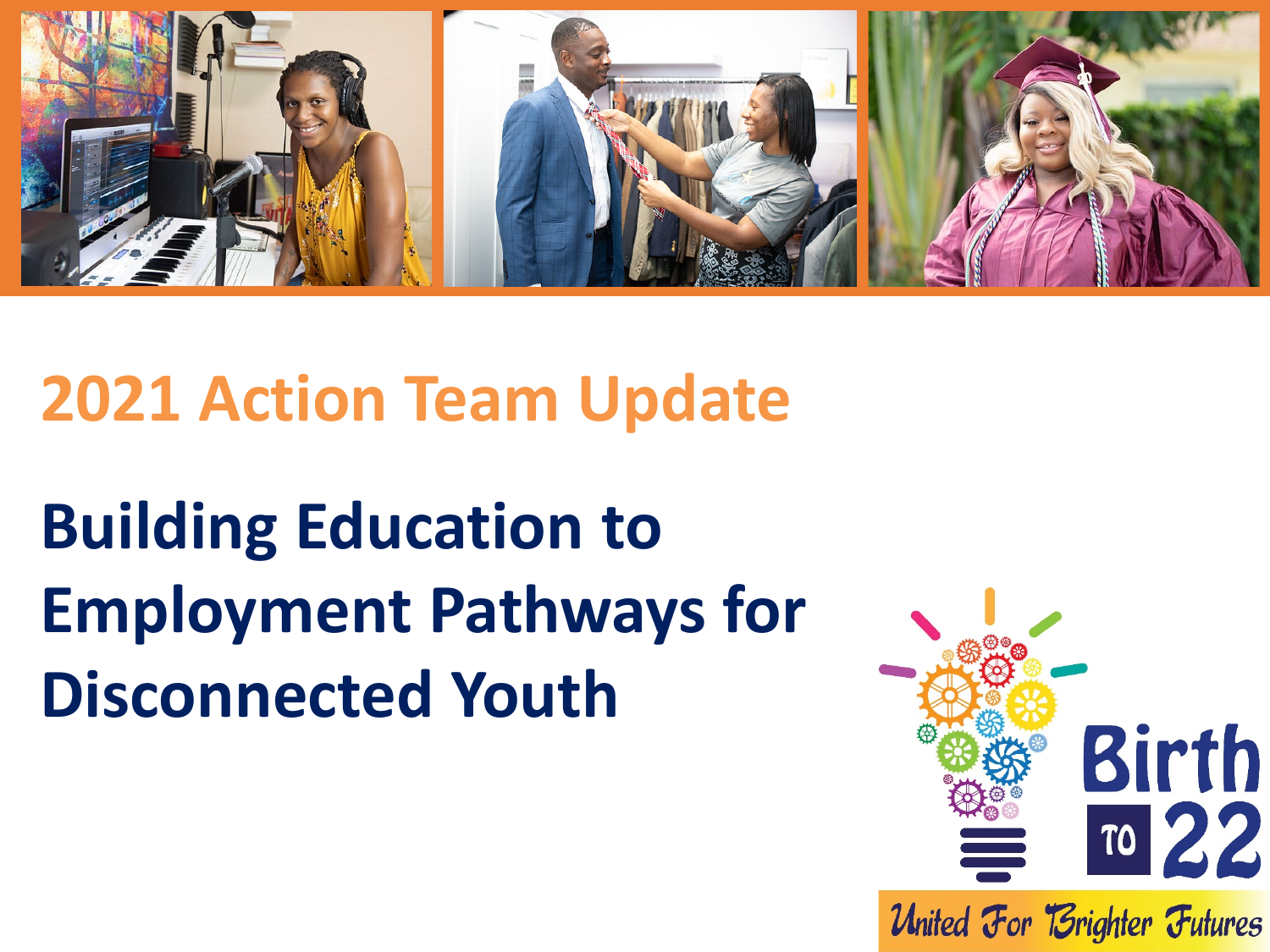## **Birth to 22: Building Education to Employment Pathways for Disconnected Youth**

### CHARGE & LEADERSHIP

- Refresh, or Create an **Asset Map** of employment services for youth seeking employment ages 16-22 years old.
- Use Asset Map to create a **Centralized Hub** for youth to enter, navigate the pathway, and become connected.
- Communicate the centralized hub for all to **access** any hour / any day.

#### **TEAM CO-LEAD**

Name: Jeff DeMario EMAIL: [jdemario@vitanovainc.org](mailto:jdemario@vitanovainc.org) Phone: 561-427-3996

#### **TEAM CO-LEAD**

Name: Ike Powell III EMAIL: [ipowell@pbcgov.org](mailto:ipowell@pbcgov.org) Phone: 561-242-5704

#### **TEAM CO-LEAD**

Name: Claudia Kirk Barto EMAIL: [Cbarto@juniorachievement.com](mailto:Cbarto@juniorachievement.com) Phone: 561-373-6696

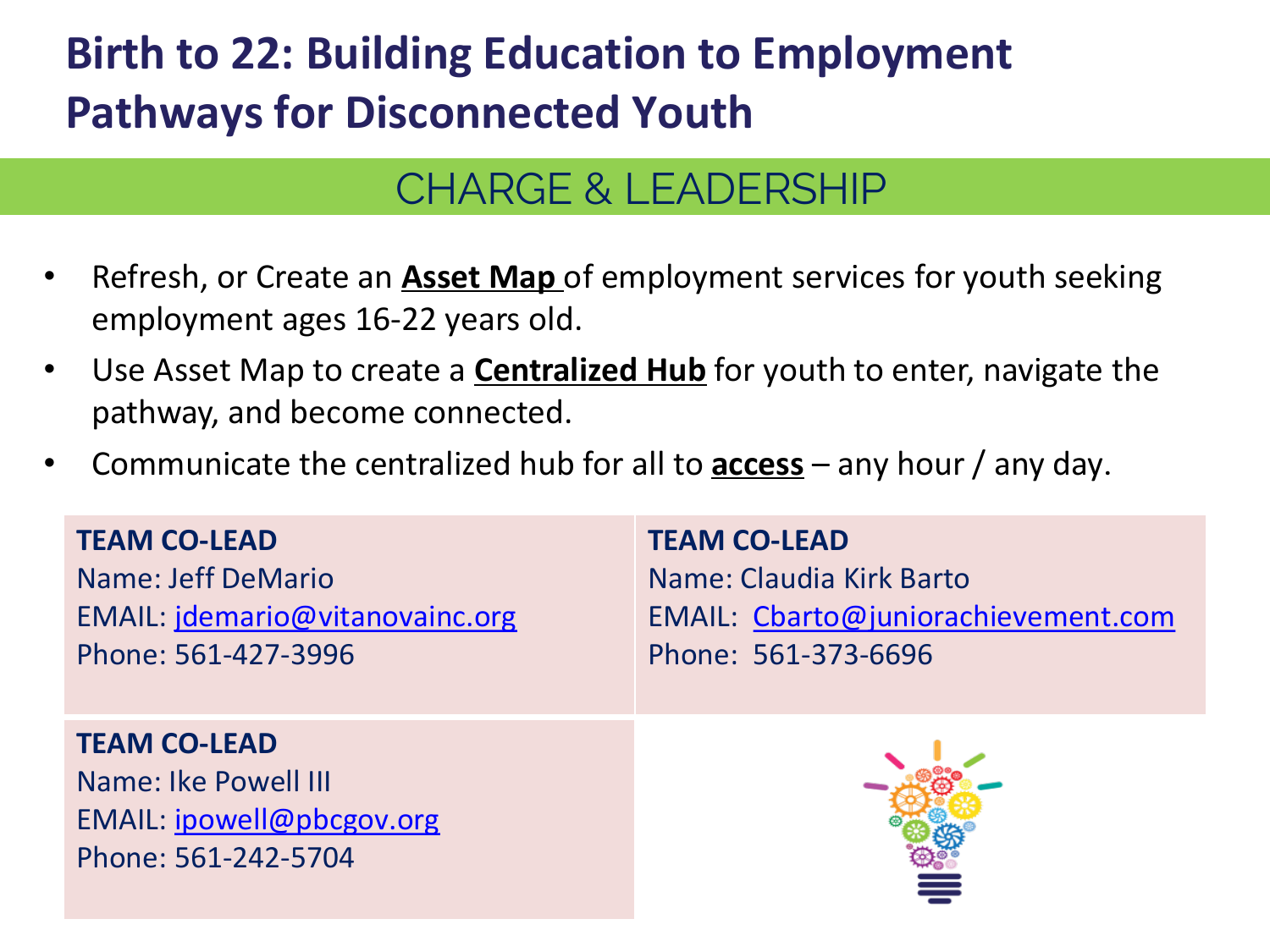## **Birth to 22: Building Education to Employment Pathways for Disconnected Youth**

### ACTION TEAM MEMBERS

| <b>COMMITTEE MEMBER</b> | <b>AFFLIATION</b>                       |
|-------------------------|-----------------------------------------|
| <b>Jeff DeMario</b>     | Vita Nova, Inc.                         |
| Claudia Kirk Barto      | <b>Junior Achievement</b>               |
| <b>Ike Powell III</b>   | <b>PBC Youth Services Department</b>    |
| Genifer Johnson         | Healthcare Educator FAU / Univ. Phoenix |
| <b>Clarice Redding</b>  | Vita Nova, Inc                          |
| Cathleen Ward ESQ       | Ward Damon PL / Economic Council PBC    |
|                         |                                         |

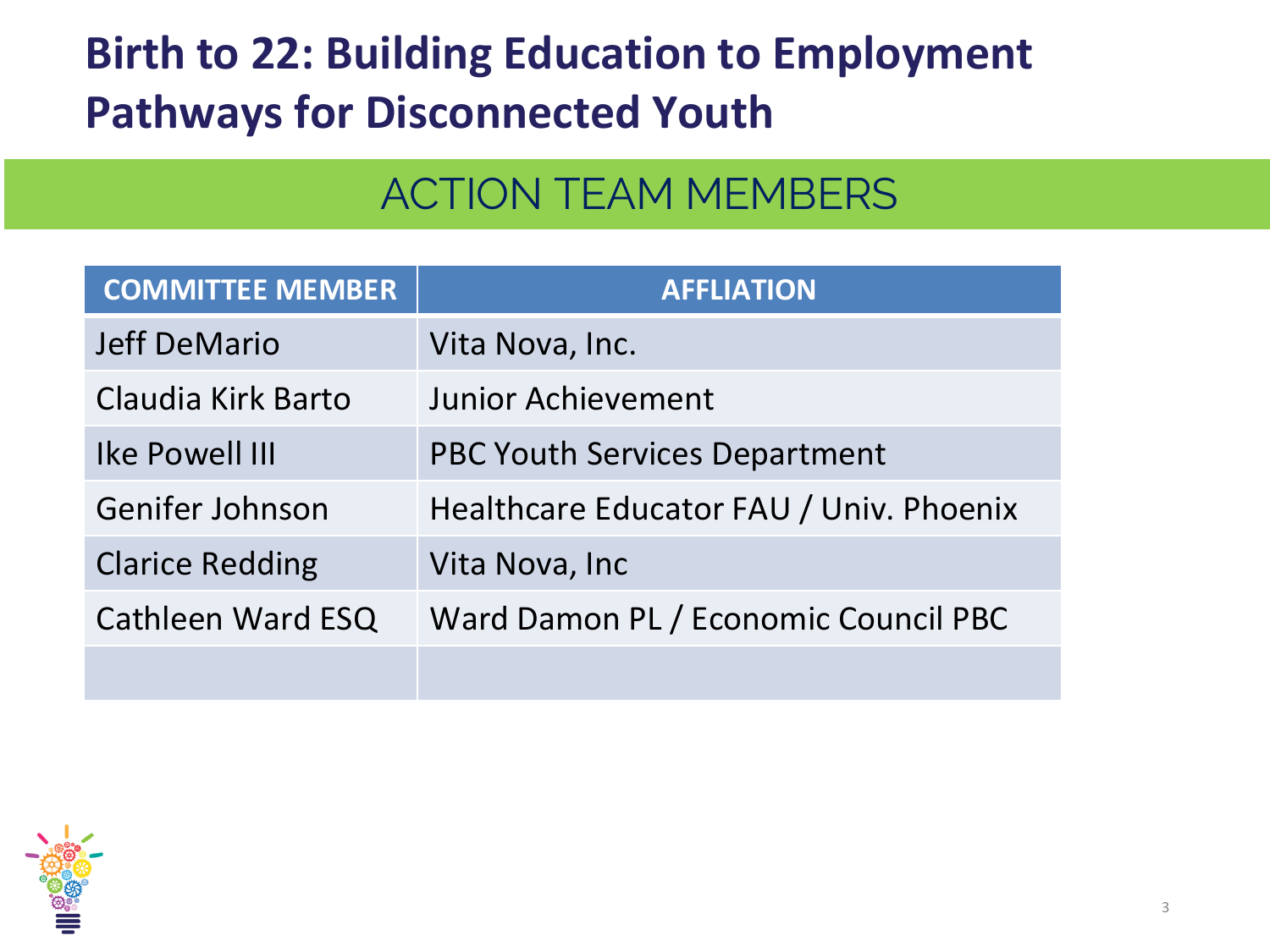# **Birth to 22: Building Education to Employment Pathways for Disconnected Youth**

### TARGET WORK FOR 2021

- Data: Last data source was 2018 B22 *United for Brighter Futures Report.*  Currently working with SDPBC and CareerSource PBC to obtain data
- Asset Map: Obtained 2016 Asset Map from Achieve PBC.
- Currently reviewing the map, or repeating the process to recreate map with updated providers with assistance from Florida Atlantic University.
- Central Hub: digitized map through QR coding, social media, or smart phone application.
- Communication: actively promote new hub (pathway) for youth and community to access.

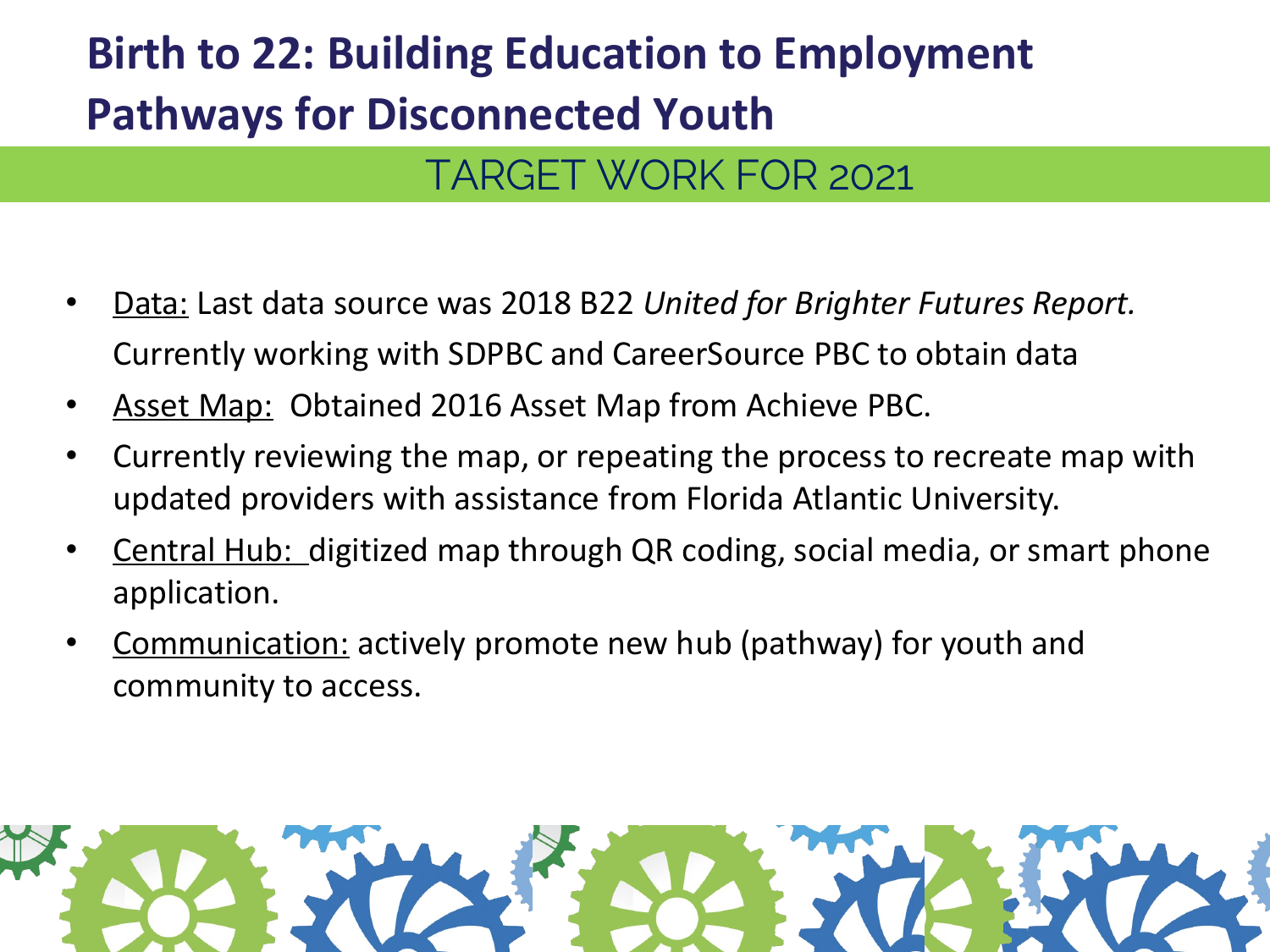## **Birth to 22: Building Education to Employment Pathways for Disconnected Youth**

#### LET'S PARTNER…

- Do you have data we should use based on the target youth population?
- Connect us with PB *Tech Groups*, or Businesses who can help bring innovation to the development of asset map.
- Who else should be on our Action Team?
- Funding may be required to build the infrastructure (team *will communicate needs once mapping process is determined*).
- Help us promote the new pathway.